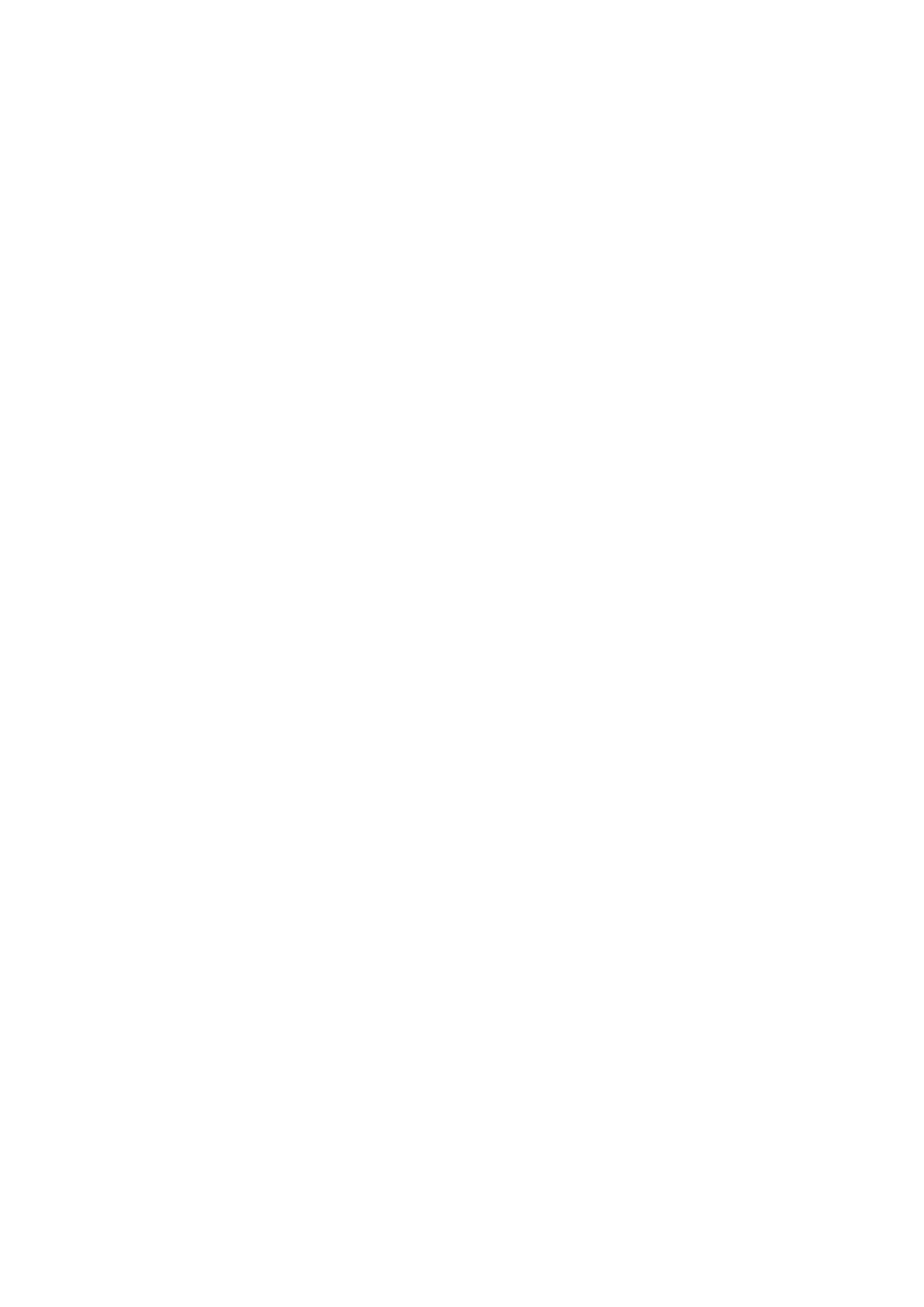*I certify that this PUBLIC BILL, which originated in the LEGISLATIVE COUNCIL, has finally passed the LEGISLATIVE COUNCIL and the LEGISLATIVE ASSEMBLY of NEW SOUTH WALES.*

*Legislative Council 2010* *Clerk of the Parliaments*



New South Wales

# **Crimes (Sentencing Procedure) Amendment Bill 2010**

Act No , 2010

An Act to amend the *Crimes (Sentencing Procedure) Act 1999* and various other Acts to implement certain recommendations of the Sentencing Council; to amend the *Crimes (Sentencing Procedure) Act 1999* to provide for the aggregation of sentences; and for other purposes.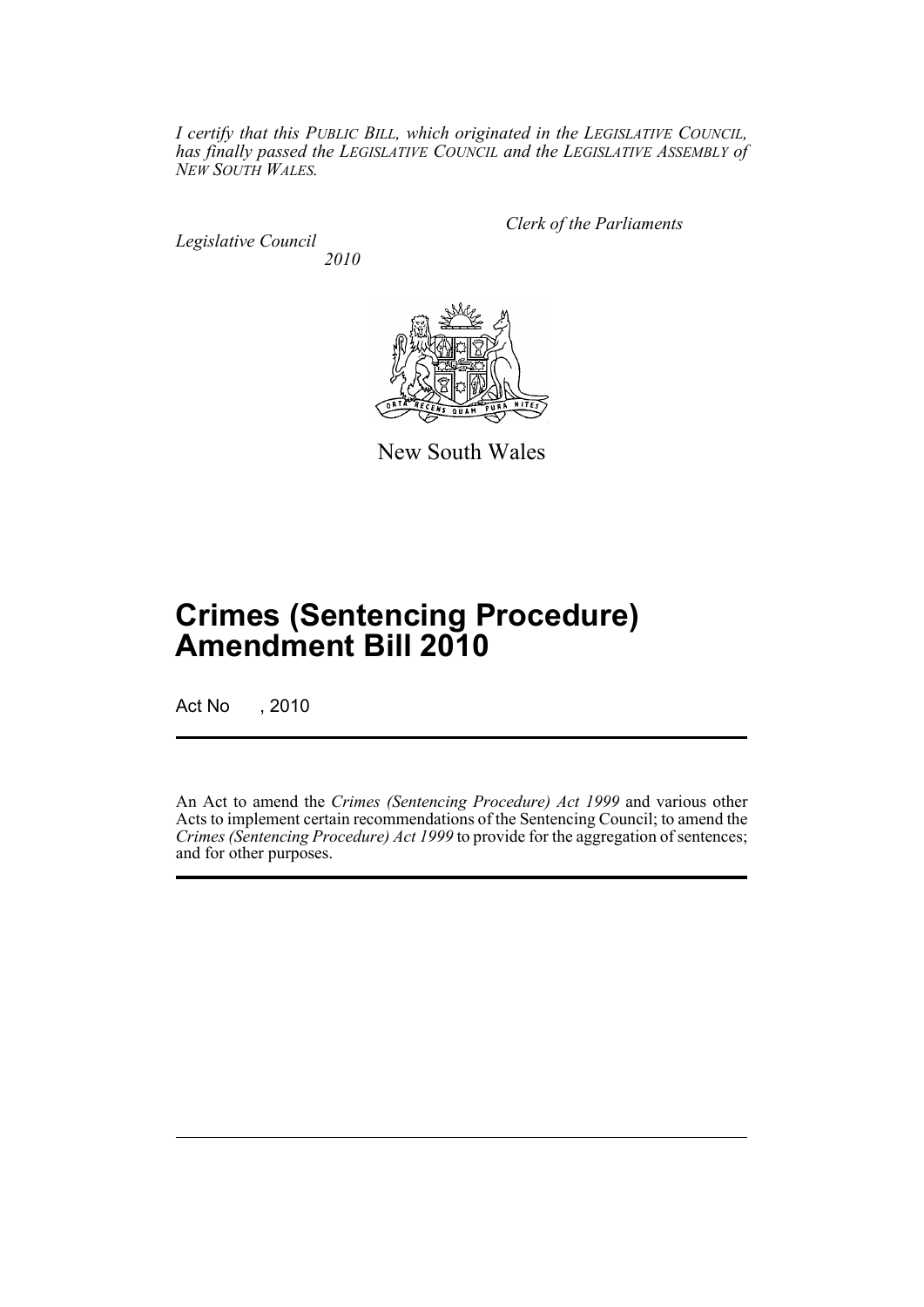#### <span id="page-3-0"></span>**The Legislature of New South Wales enacts:**

#### **1 Name of Act**

This Act is the *Crimes (Sentencing Procedure) Amendment Act 2010*.

## <span id="page-3-1"></span>**2 Commencement**

- (1) This Act commences on a day or days to be appointed by proclamation, except as provided by subsection (2).
- (2) Schedule 1.3 commences on the date of assent to this Act.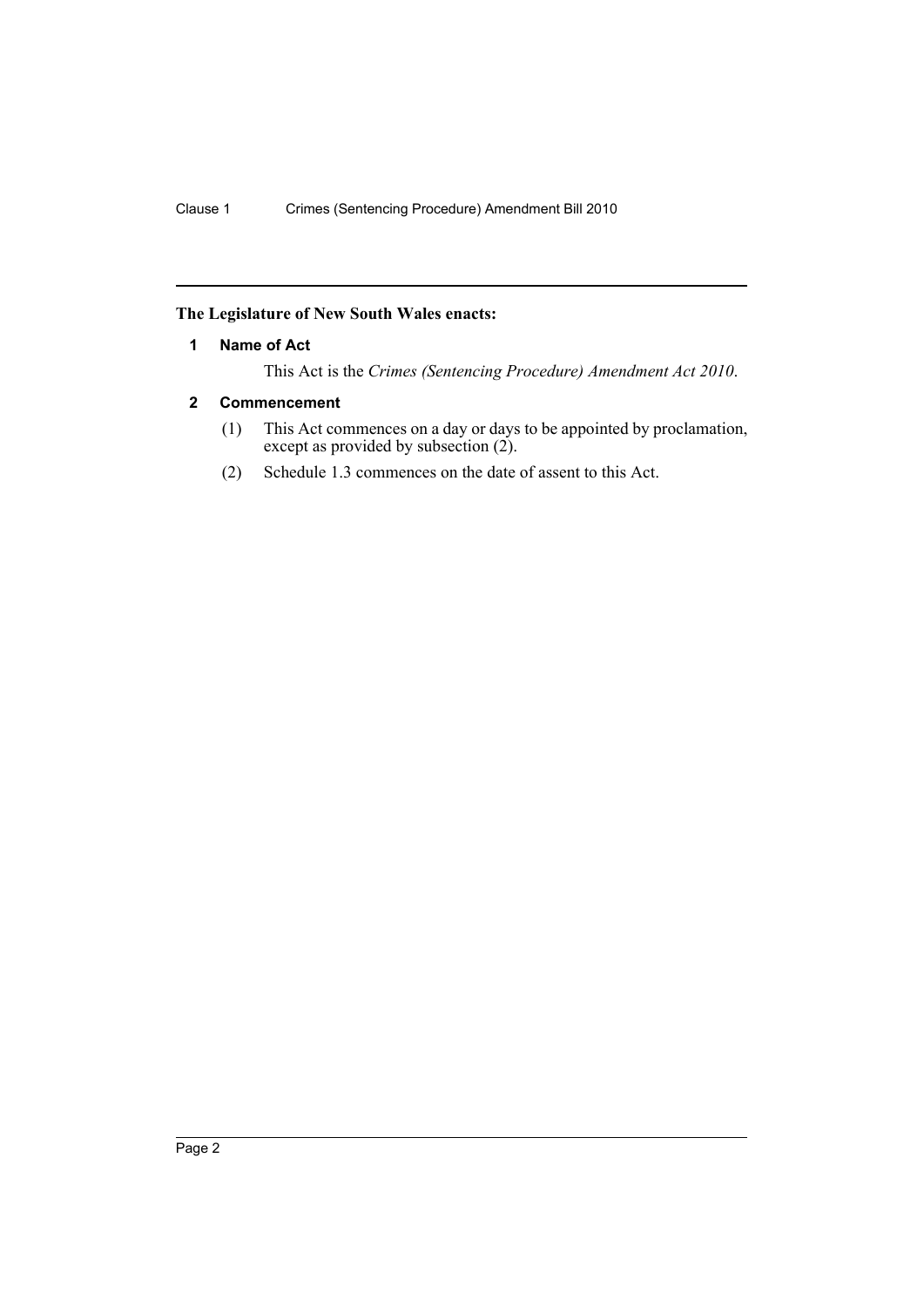Amendments relating to Sentencing Council recommendations Schedule 1

## <span id="page-4-0"></span>**Schedule 1 Amendments relating to Sentencing Council recommendations**

#### **1.1 Crimes (Administration of Sentences) Act 1999 No 93**

#### **[1] Section 135 General duty of Parole Authority**

Insert after section 135 (2):

- (2A) Without limiting subsection (2) (k), if the offender has provided post-sentence assistance, the Parole Authority may have regard to the nature and extent of the assistance (including the reliability and value of any information or evidence provided by the offender) and the degree to which the offender's willingness to provide such assistance reflects the offender's progress to rehabilitation.
- (2B) In subsection (2A):

*post-sentence assistance* means assistance in the prevention, detection or investigation of, or in proceedings relating to, any offence, provided by an offender to law enforcement authorities after the offender was sentenced and that was not taken into account or considered by the sentencing court.

#### **[2] Schedule 5 Savings, transitional and other provisions**

Insert at the end of clause 1 (1):

*Crimes (Sentencing Procedure) Amendment Act 2010* (but only to the extent that it amends this Act)

#### **[3] Schedule 5, Part 18**

Insert after Part 17:

## **Part 18 Provision consequent on enactment of Crimes (Sentencing Procedure) Amendment Act 2010**

#### **109 Proceedings pending before Parole Authority**

Any matter pending before the Parole Authority before the commencement of the amendment made to section 135 by the *Crimes (Sentencing Procedure) Amendment Act 2010* is to be continued and completed as if that section had not been amended.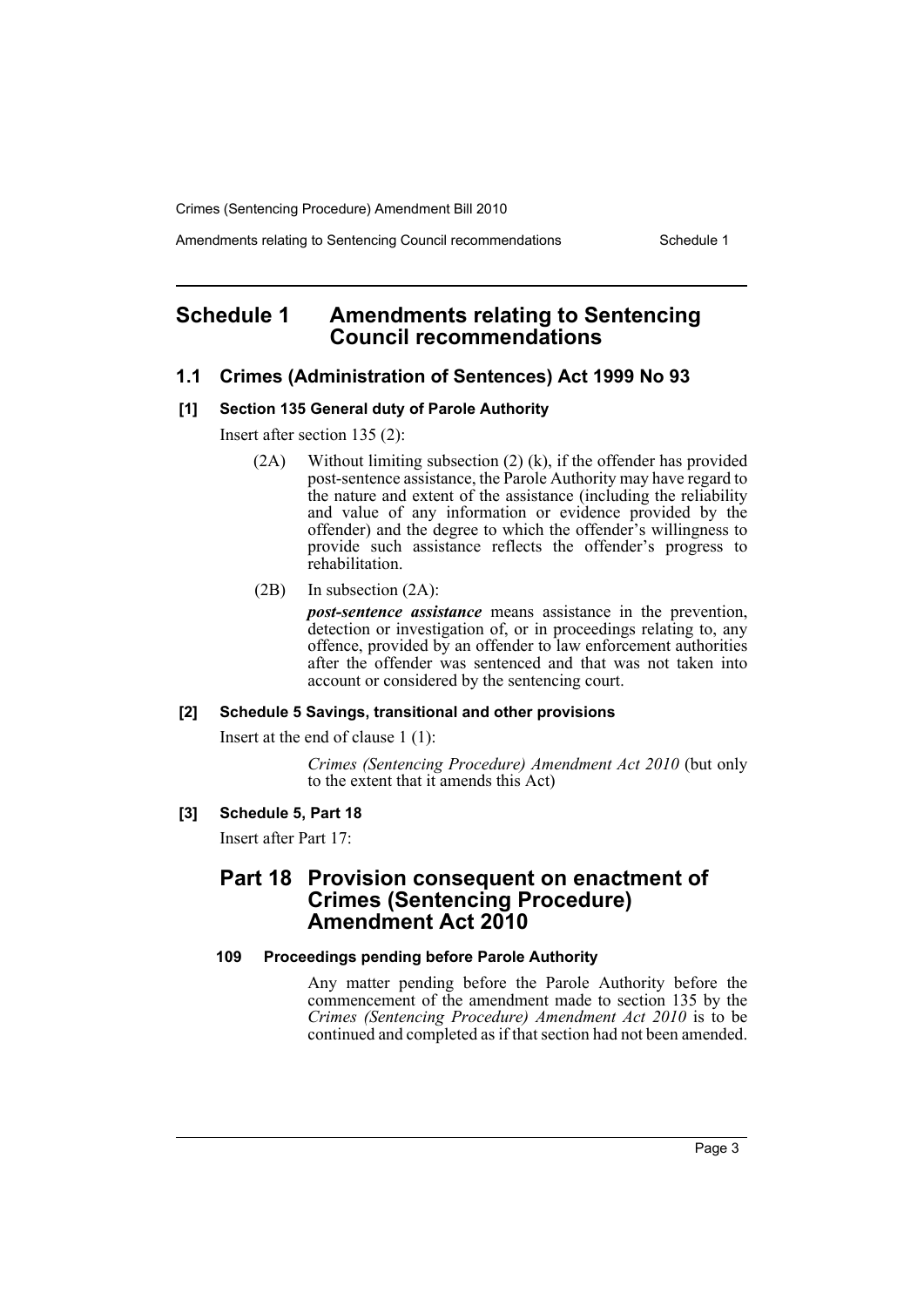Schedule 1 Amendments relating to Sentencing Council recommendations

## **1.2 Crimes (Sentencing Procedure) Act 1999 No 92**

#### **[1] Section 22 Guilty plea to be taken into account**

Insert at the end of section 22 (1) (b):

and

(c) the circumstances in which the offender indicated an intention to plead guilty,

### **[2] Section 22 (1A)**

Insert after section 22 (1):

(1A) A lesser penalty imposed under this section must not be unreasonably disproportionate to the nature and circumstances of the offence.

#### **[3] Section 22A Power to reduce penalties for facilitating the administration of justice**

Omit section 22A (1). Insert instead:

(1) A court may impose a lesser penalty than it would otherwise impose on an offender who was tried on indictment having regard to the degree to which the administration of justice has been facilitated by the defence (whether by disclosures made pre-trial or during the trial or otherwise).

#### **[4] Section 23 Power to reduce penalties for assistance provided to law enforcement authorities**

Omit section 23 $(2)$  $(a)$ .

#### **[5] Section 23 (2) (j)**

Omit the paragraph.

#### **[6] Section 23 (4)–(6)**

Insert after section 23 (3):

- (4) A court that imposes a lesser penalty under this section on an offender because the offender has assisted, or undertaken to assist, law enforcement authorities must:
	- (a) indicate to the offender, and make a record of the fact, that the lesser penalty is being imposed for either or both of those reasons, and
	- (b) state the penalty that it would otherwise have imposed, and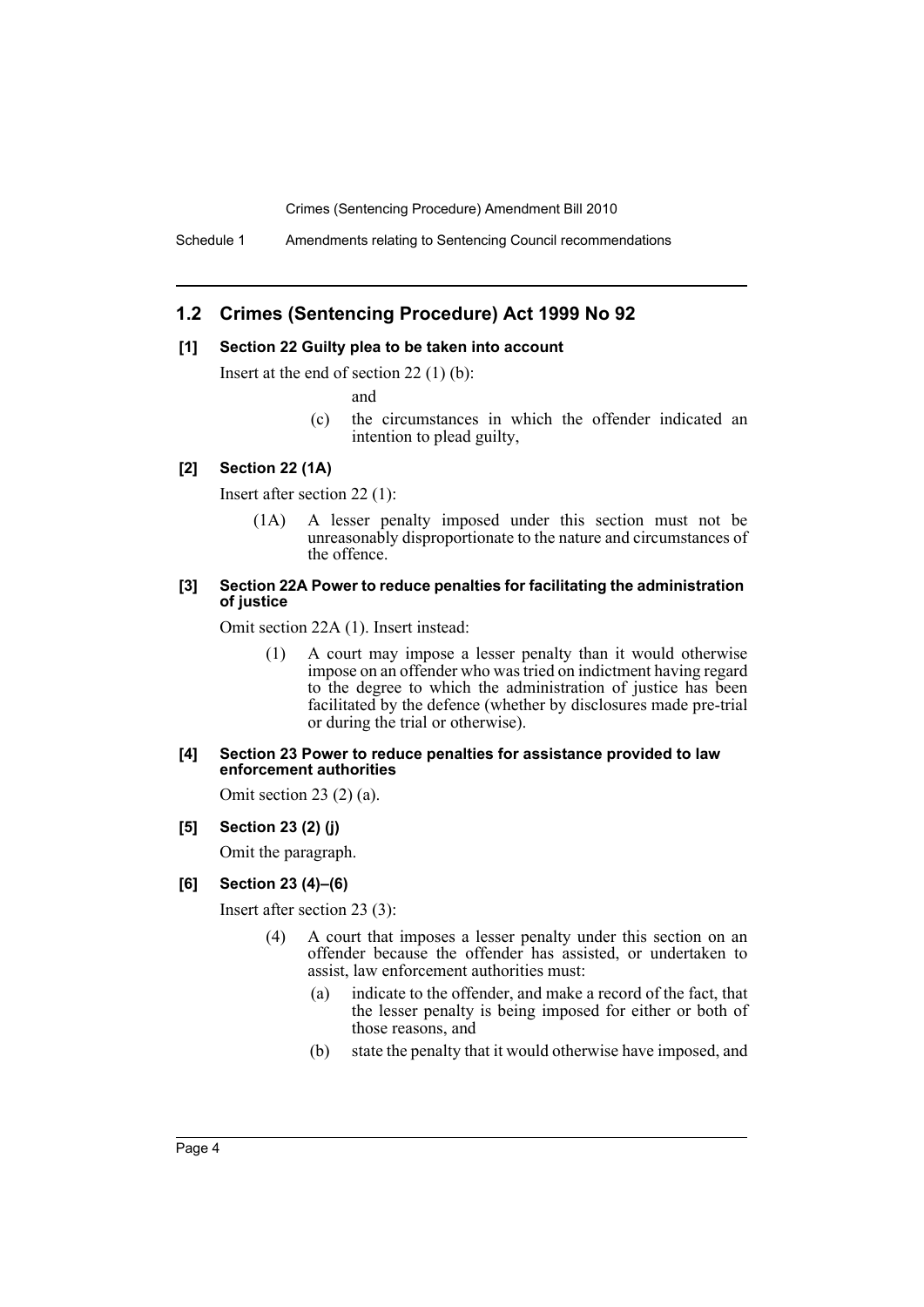Amendments relating to Sentencing Council recommendations Schedule 1

- - (c) where the lesser penalty is being imposed for both reasons—state the amount by which the penalty has been reduced for each reason.
	- (5) Subsection (4) does not limit any requirement that a court has, apart from that subsection, to record the reasons for its decisions.
	- (6) The failure of a court to comply with the requirements of subsection (4) with respect to any sentence does not invalidate the sentence.

#### **[7] Section 24A Mandatory requirements for supervision of sex offenders and prohibitions against child-related employment to be disregarded in sentencing**

Insert at the end of section 24A (1) (b):

, or

(c) as a consequence of being convicted of the offence, is prohibited under the *Commission for Children and Young People Act 1998* from applying for or attempting to obtain child-related employment or from undertaking or remaining in child-related employment.

#### **[8] Section 24B**

Insert after section 24A:

#### **24B Confiscation of assets and forfeiture of proceeds of crime to be disregarded in sentencing**

- (1) In sentencing an offender, the court must not take into account, as a mitigating factor in sentencing, the consequences for the offender of any order of a court imposed because of the offence under confiscation or forfeiture legislation.
- (2) In this section:

*confiscation or forfeiture legislation* means the following:

- (a) the *Confiscation of Proceeds of Crime Act 1989*,
- (b) the *Criminal Assets Recovery Act 1990*,
- (c) the *Proceeds of Crime Act 2002* of the Commonwealth,
- (d) any other law prescribed by the regulations for the purposes of this definition.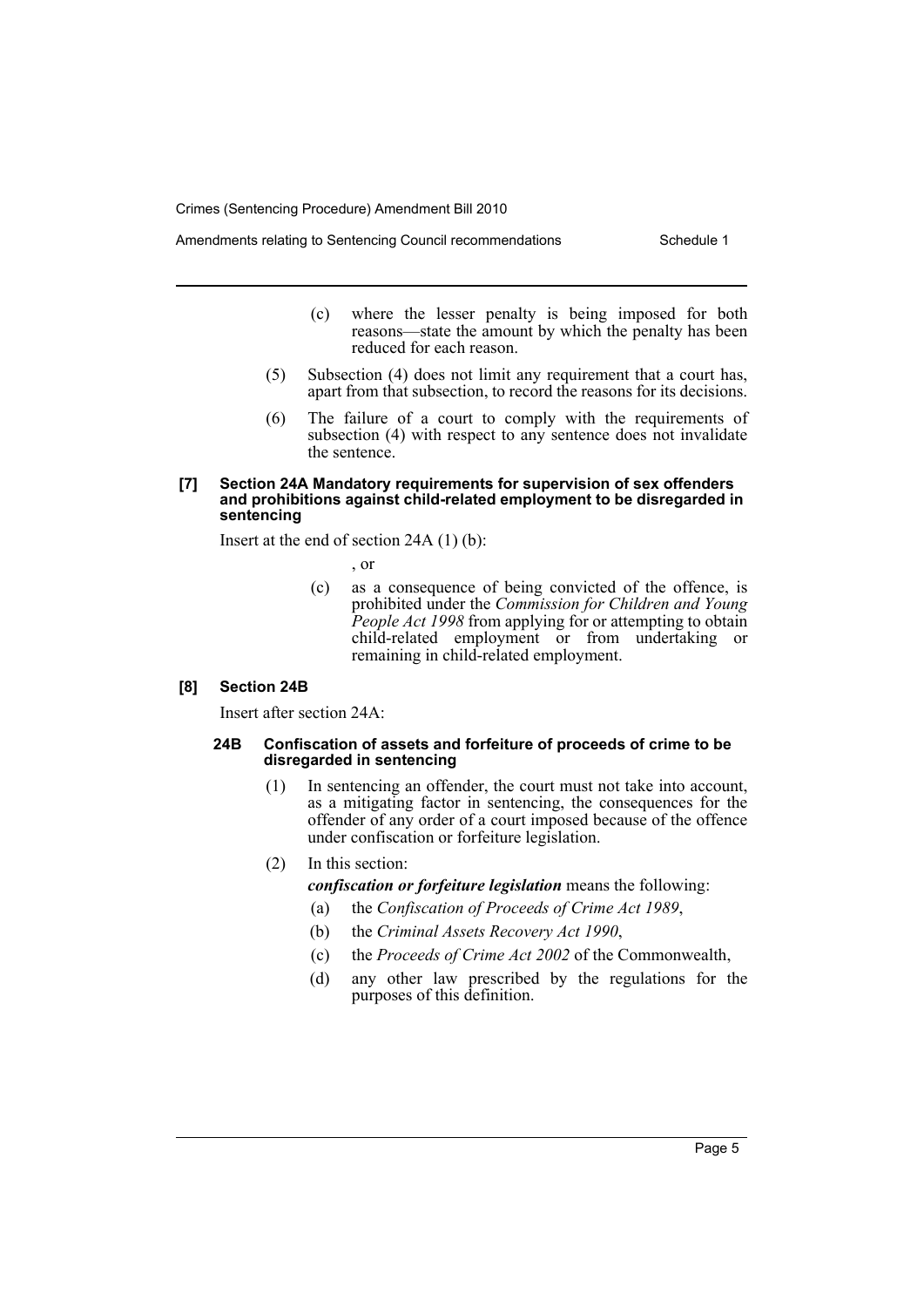Schedule 1 Amendments relating to Sentencing Council recommendations

#### **[9] Section 32 Prosecutor may file list of additional charges**

Insert after section 32 (5):

(6) A failure to comply with the requirements of this section does not invalidate any sentence imposed by the court for the principal offence.

#### **[10] Section 35A**

Insert after section 35:

#### **35A Consultation with victim and police in relation to charge negotiations**

(1) In this section:

*charge negotiations* means negotiations between the prosecution and an offender with respect to a plea of guilty in relation to an offence other than the offence or offences with which the offender has been charged or committed for trial.

*prosecution guidelines* means prosecution guidelines in relation to charge negotiations issued by the Director of Public Prosecutions.

*requisite consultation* means consultation with the victim and the police officer in charge of investigating an offence that complies with the applicable prosecution guidelines.

*victim* has the same meaning as it has in section 26.

- (2) A court must not take into account offences specified in a list of additional charges under section 32 in relation to an offence, or any statement of agreed facts, that was the subject of charge negotiations unless the prosecutor has filed a certificate with the court verifying that:
	- (a) the requisite consultation has taken place or, if consultation has not taken place, the reasons why it has not occurred, and
	- (b) any statement of agreed facts arising from the negotiations tendered to the court constitutes a fair and accurate account of the objective criminality of the offender having regard to the relevant and provable facts or has otherwise been settled in accordance with the applicable prosecution guidelines.
- (3) The certificate must be signed by or on behalf of the Director of Public Prosecutions.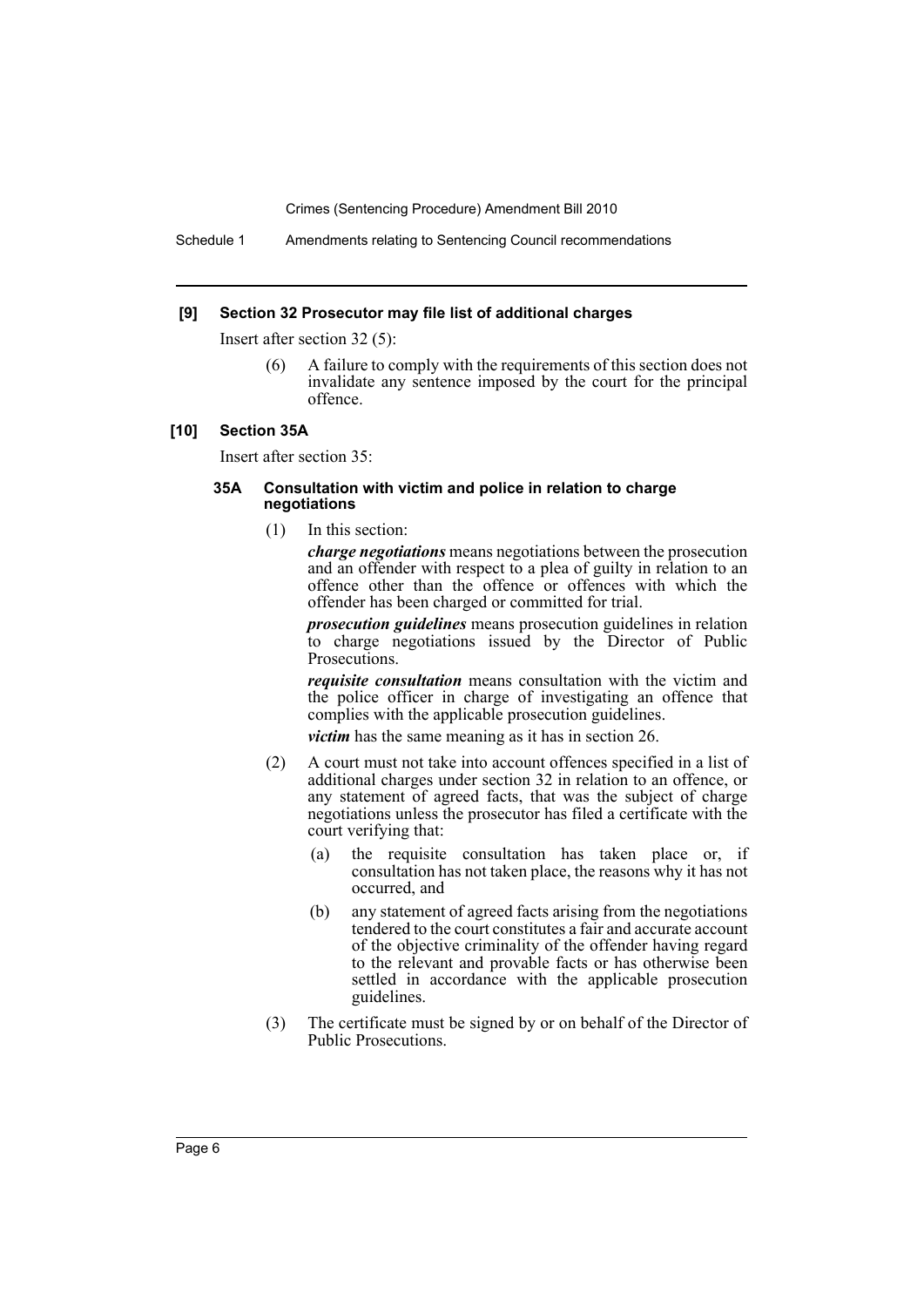- (4) A certificate is taken to be signed on behalf of the Director of Public Prosecutions if it is signed by a person:
	- (a) who is authorised to do so by means of a written order signed by the Director of Public Prosecutions or who belongs to a class of persons so authorised, or
	- (b) who is prescribed by the regulations or who belongs to a class of persons so prescribed.
	- (5) The court may require the prosecution to explain the reason for a failure to file a certificate when it is required by this section to do so.

#### **[11] Section 57 Sentences for offences involving escape by inmates**

Insert after section 57 (1):

(1A) A sentence of imprisonment to which this section applies must be imposed after any other sentence of imprisonment that is imposed in the same proceedings.

#### **[12] Section 57 (2)**

Insert "to which this section applies" after "imprisonment" where firstly occurring.

#### **[13] Schedule 2 Savings, transitional and other provisions**

Insert at the end of clause 1 (1):

*Crimes (Sentencing Procedure) Amendment Act 2010* (but only to the extent that it amends this Act)

#### **[14] Schedule 2, Part 21**

Insert after Part 20:

## **Part 21 Provision consequent on enactment of Crimes (Sentencing Procedure) Amendment Act 2010**

#### **62 Application of amendments**

(1) In this Part: *amending Act* means the *Crimes (Sentencing Procedure) Amendment Act 2010*.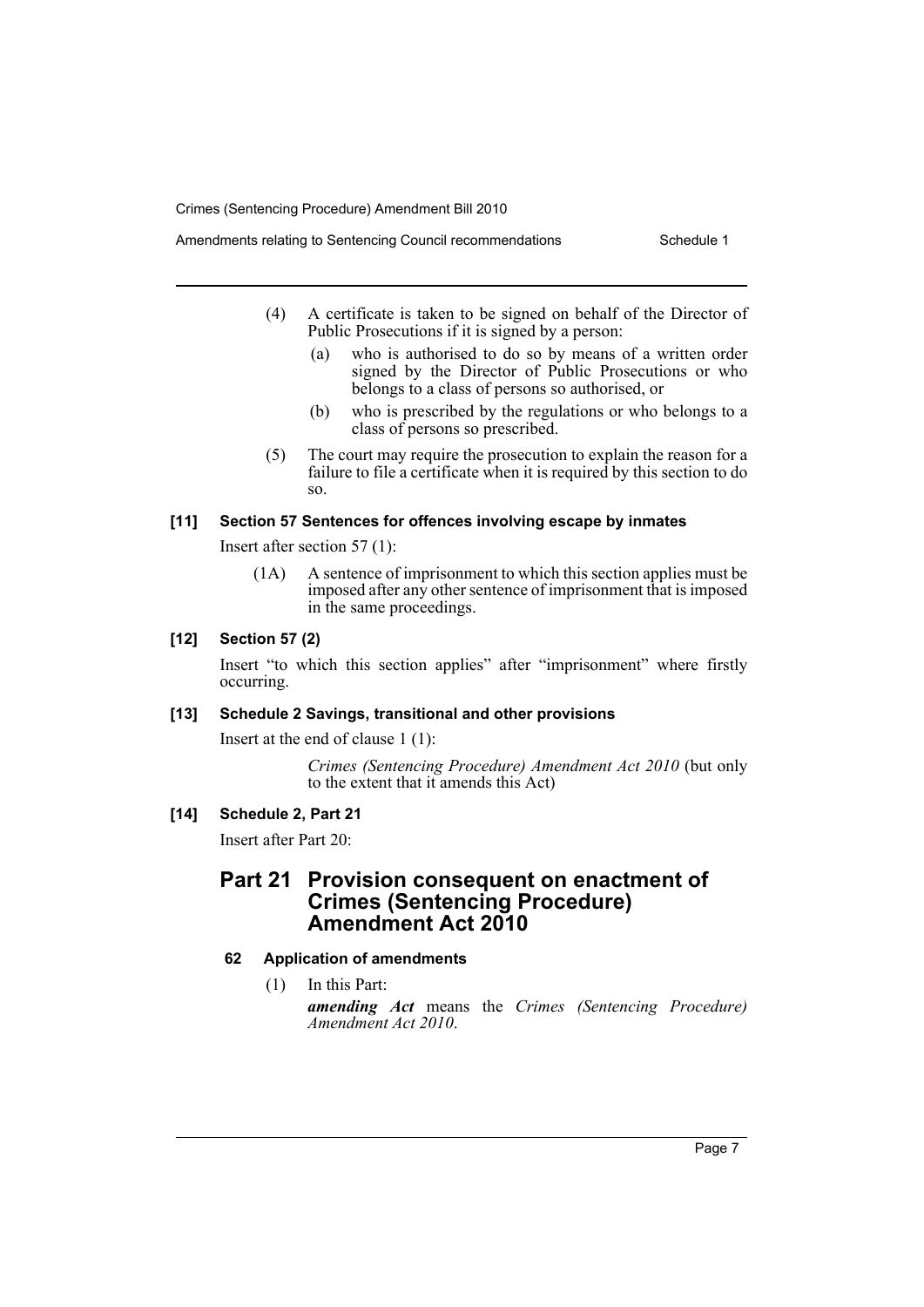Schedule 1 Amendments relating to Sentencing Council recommendations

- (2) An amendment made by the amending Act applies to the determination of a sentence for an offence whenever committed, unless:
	- (a) a court has convicted the person being sentenced of the offence, or
	- (b) a court has accepted a plea of guilty and the plea has not been withdrawn,

before the commencement of the amendment concerned.

## **1.3 Crimes (Serious Sex Offenders) Act 2006 No 7**

#### **[1] Section 6 Application for extended supervision order**

Omit section 6 (1) (a). Insert instead:

- (a) while serving a sentence of imprisonment:
	- (i) for a serious sex offence, or
	- (ii) for an offence of a sexual nature, or
	- (iii) for another offence which is being served concurrently or consecutively, or partly concurrently and partly consecutively, with one or more sentences of imprisonment referred to in subparagraph (i) or (ii),

whether the sentence is being served by way of full-time detention, intensive correction in the community or home detention and whether the offender is in custody or on release on parole, or

### **[2] Section 14 Application for continuing detention order**

Omit section 14 (1) (a). Insert instead:

- (a) while serving a sentence of imprisonment by way of full-time detention:
	- (i) for a serious sex offence, or
	- (ii) for an offence of a sexual nature, or
	- (iii) for another offence which is being served concurrently or consecutively, or partly concurrently and partly consecutively, with one or more sentences of imprisonment referred to in subparagraph (i) or (ii), or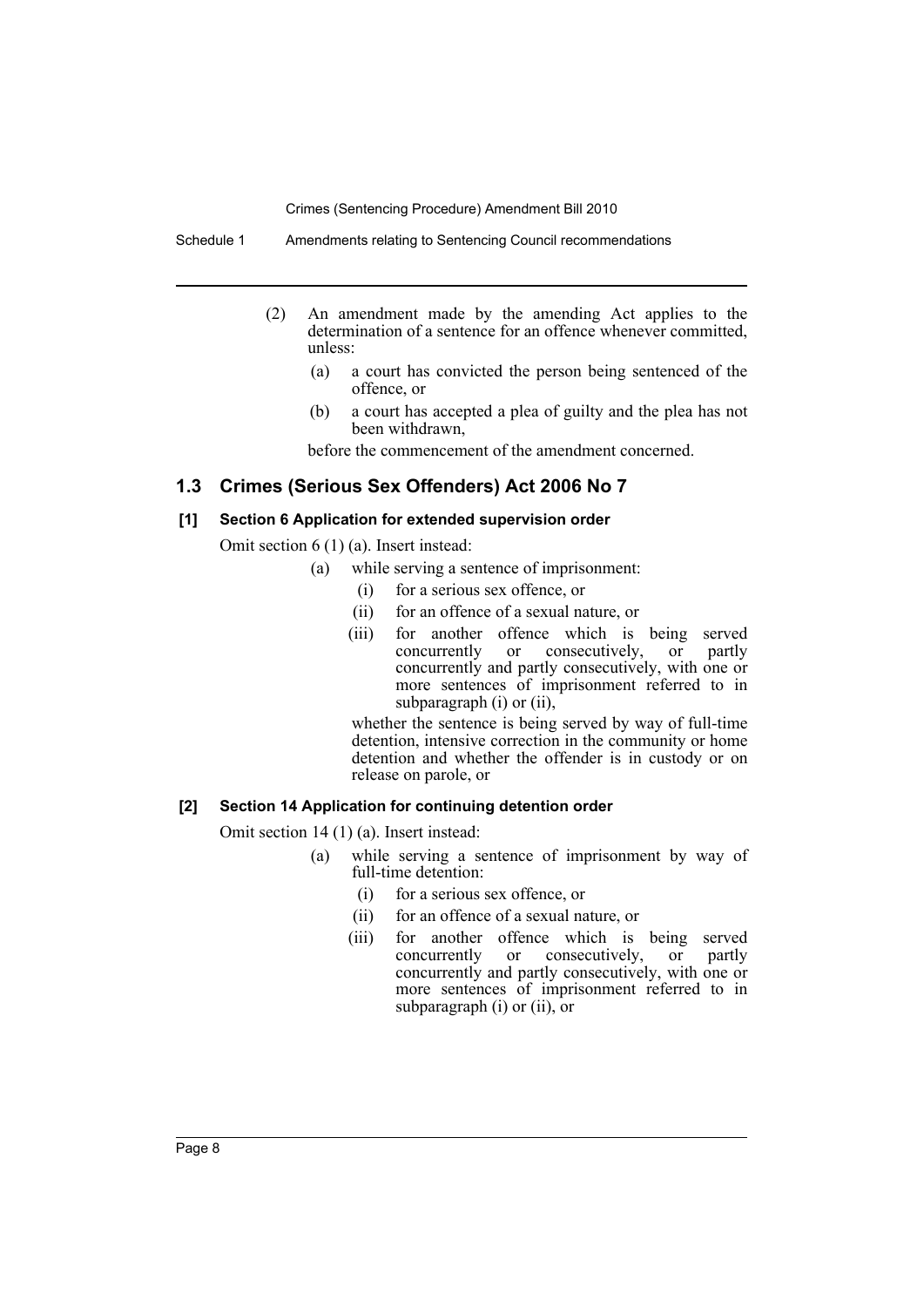Amendments to Crimes (Sentencing Procedure) Act 1999 No 92 relating to aggregate sentencing Schedule 2

## <span id="page-10-0"></span>**Schedule 2 Amendments to Crimes (Sentencing Procedure) Act 1999 No 92 relating to aggregate sentencing**

#### **[1] Section 3 Interpretation**

Insert in alphabetical order in section 3 (1):

*aggregate sentence of imprisonment*—see section 53A.

#### **[2] Section 17A Non-association and place restriction orders**

Insert "or to an aggregate sentence of imprisonment in respect of 2 or more offences any one of which is an offence to which this section applies" after "fine" in section  $17A(1)$ .

#### **[3] Section 44 Court to set non-parole period**

Omit "When" from section 44 (1).

Insert instead "Unless imposing an aggregate sentence of imprisonment, when".

#### **[4] Section 44 (2A)–(2C)**

Insert after section 44 (2):

- (2A) Without affecting the requirement to set a non-parole period for a sentence, a court imposing an aggregate sentence of imprisonment in respect of 2 or more offences on an offender may set one non-parole period for all the offences to which the sentence relates after setting the term of the sentence.
- (2B) The term of the sentence that will remain to be served after the non-parole period set for the aggregate sentence of imprisonment is served must not exceed one-third of the non-parole period, unless the court decides that there are special circumstances for it being more (in which case the court must make a record of its reasons for that decision).
- (2C) The court need not indicate the non-parole period that would have been imposed for each offence had separate sentences been imposed instead of an aggregate sentence unless it is required to do so by section 54B  $(4\overline{A})$ .

#### **[5] Section 44 (3)**

Omit "subsection (2)". Insert instead "subsection (2), (2B) or (2C)".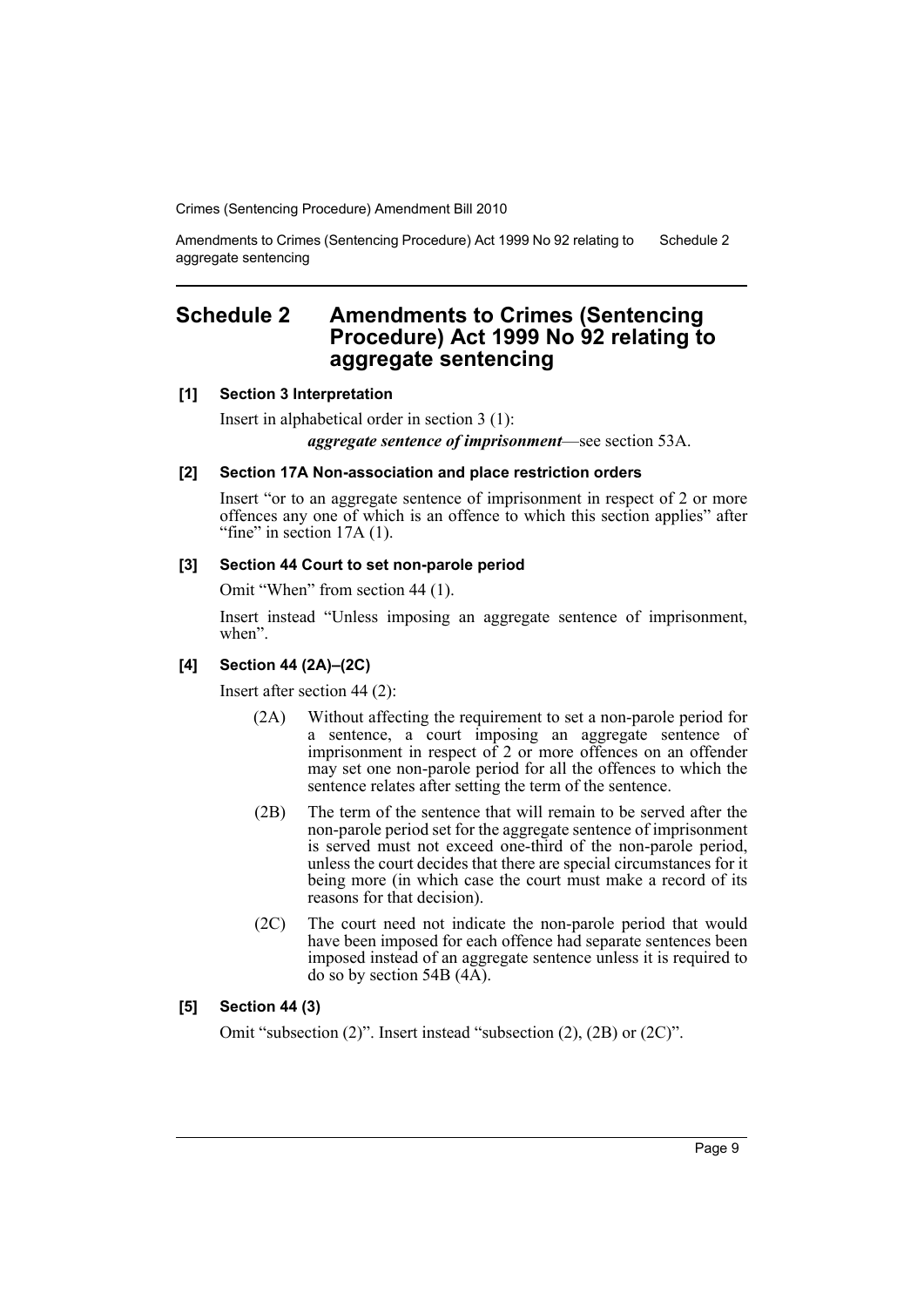Schedule 2 Amendments to Crimes (Sentencing Procedure) Act 1999 No 92 relating to aggregate sentencing

#### **[6] Section 45 Court may decline to set non-parole period**

Omit section 45 (1). Insert instead:

- (1) When sentencing an offender to imprisonment for an offence or, in the case of an aggregate sentence of imprisonment, for offences (other than an offence or offences set out in the Table to Division 1A of this Part), a court may decline to set a non-parole period for the offence or offences if it appears to the court that it is appropriate to do so:
	- (a) because of the nature of the offence to which the sentence, or of each of the offences to which an aggregate sentence relates, or the antecedent character of the offender, or
	- (b) because of any other penalty previously imposed on the offender, or
	- (c) for any other reason that the court considers sufficient.

#### **[7] Section 45 (2)**

Insert "or an aggregate sentence of imprisonment" after "imprisonment".

#### **[8] Section 47 Commencement of sentence**

Insert "or, in the case of an aggregate sentence of imprisonment, any of the offences" after "offence" in section 47 (3).

#### **[9] Section 47 (5)**

Insert "(or an aggregate sentence of imprisonment)" after "imprisonment" where firstly occurring.

#### **[10] Section 47 (6)**

Insert "(or an aggregate sentence of imprisonment)" after "imprisonment".

#### **[11] Section 48 Information about release date**

Insert ", or to an aggregate sentence of imprisonment for 2 or more offences" after "for an offence" in section 48 (1).

## **[12] Section 49 Restriction on term of sentence**

Insert "(other than an aggregate sentence of imprisonment)" after "sentence of imprisonment".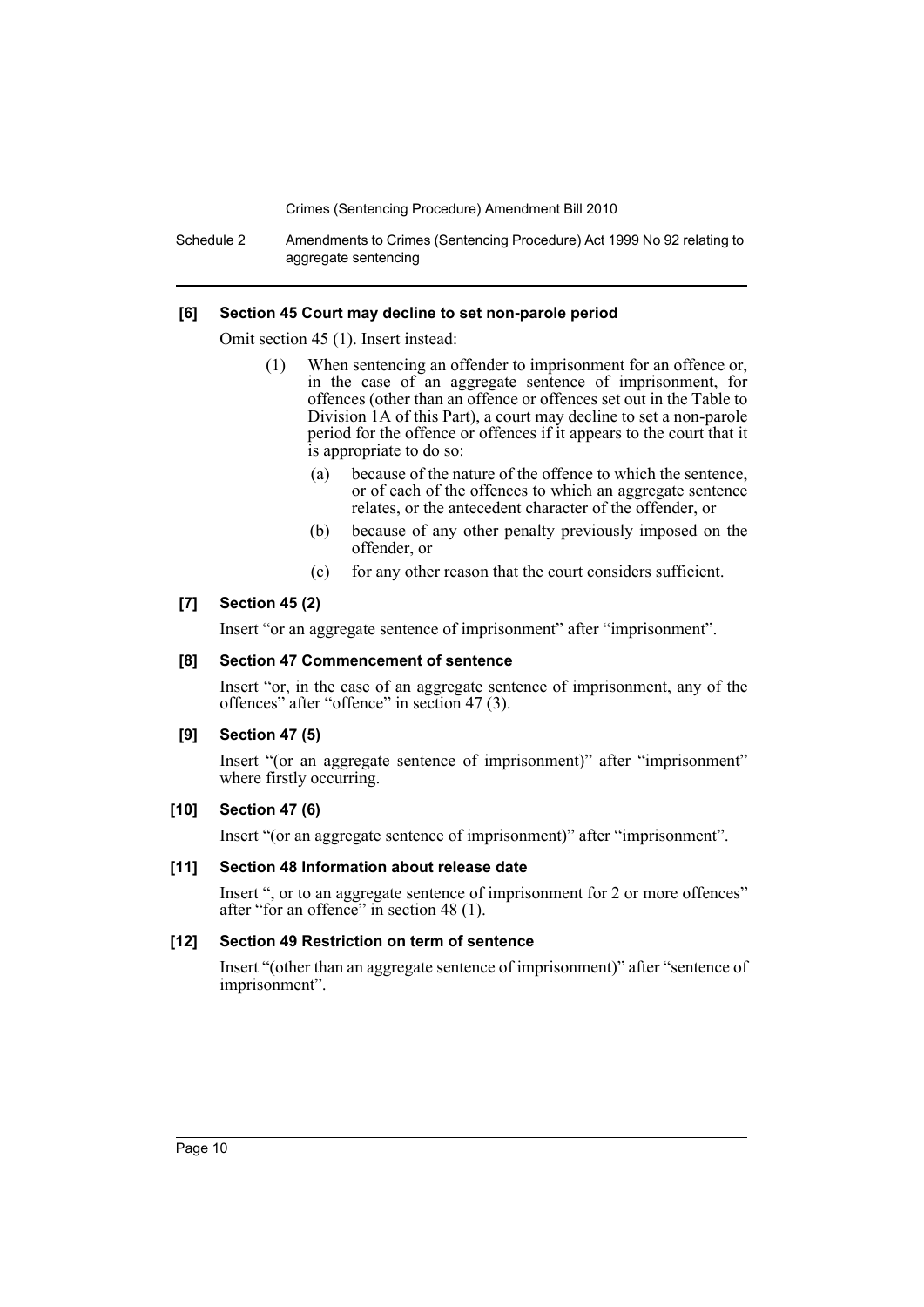Amendments to Crimes (Sentencing Procedure) Act 1999 No 92 relating to aggregate sentencing Schedule 2

#### **[13] Section 49 (2)**

Insert at the end of section 49:

- The term of an aggregate sentence of imprisonment:
	- (a) must not be more than the sum of the maximum periods of imprisonment that could have been imposed if separate sentences of imprisonment had been imposed in respect of each offence to which the sentence relates, and
	- (b) must not be less than the shortest term of imprisonment (if any) that must be imposed for any separate offence or, if the sentence relates to more than one such offence, must not be less than the shortest term of imprisonment that must be imposed for any of the offences.

#### **[14] Sections 53 and 53A**

Omit section 53. Insert instead:

#### **53 Multiple sentences of imprisonment**

- (1) When a court imposes a sentence of imprisonment on an offender in relation to more than one offence, the court must (unless imposing an aggregate sentence of imprisonment in accordance with section 53A) comply with the requirements of this Division by imposing a separate sentence in relation to each offence.
- (2) The term, and any non-parole period, set under this Division in relation to a sentence of imprisonment is not revoked or varied by a later sentence of imprisonment that the same or some other court subsequently imposes in relation to another offence.

#### **53A Aggregate sentences of imprisonment**

- (1) A court may, in sentencing an offender for more than one offence, impose an aggregate sentence of imprisonment with respect to all or any 2 or more of those offences instead of imposing a separate sentence of imprisonment for each.
- (2) A court that imposes an aggregate sentence of imprisonment under this section on an offender must indicate to the offender, and make a record of, the following:
	- (a) the fact that an aggregate sentence is being imposed,
	- (b) the sentence that would have been imposed for each offence (after taking into account such matters as are relevant under Part  $\bar{3}$  or any other provision of this Act) had separate sentences been imposed instead of an aggregate sentence.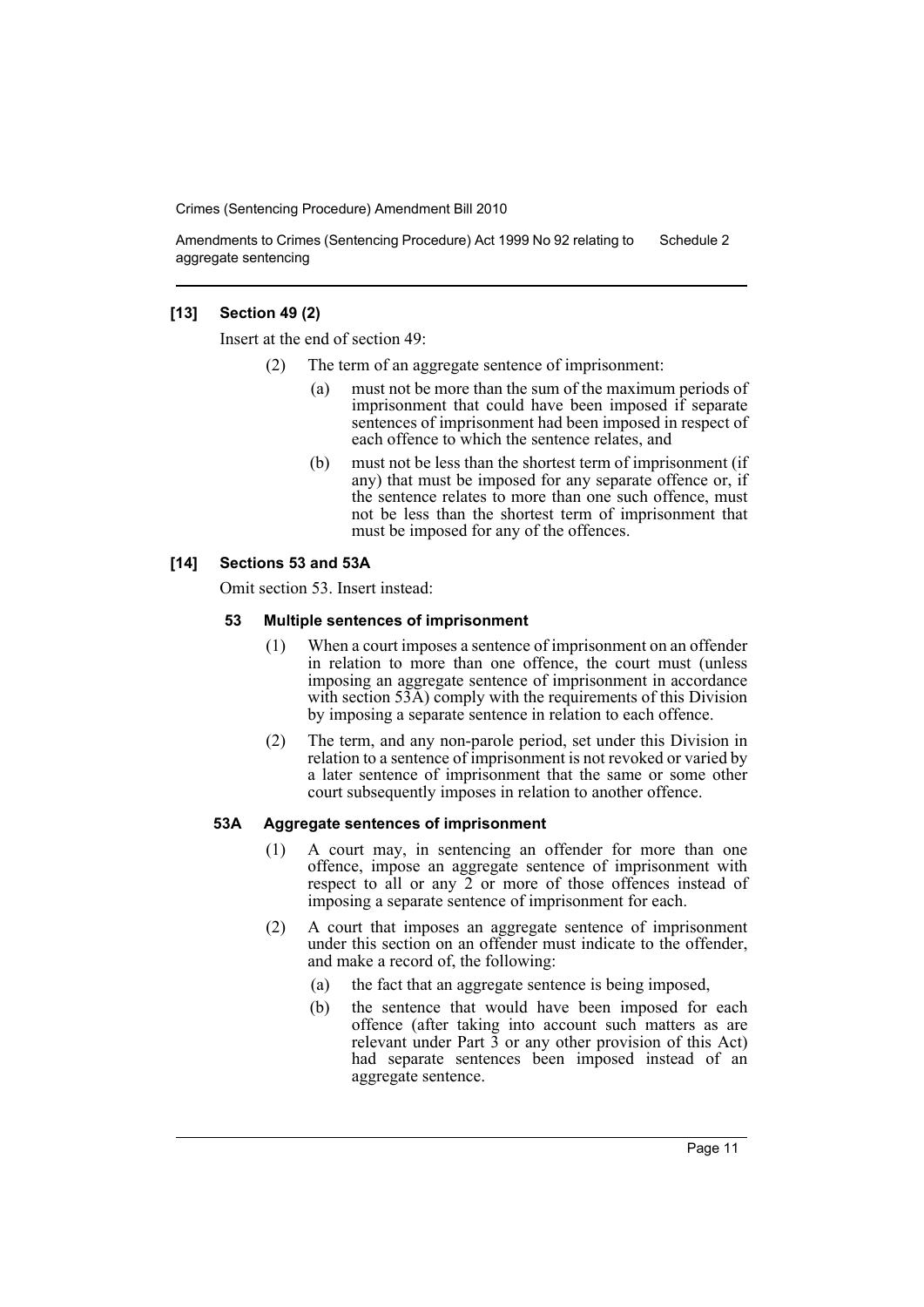Schedule 2 Amendments to Crimes (Sentencing Procedure) Act 1999 No 92 relating to aggregate sentencing

- (3) Subsection (2) does not limit any requirement that a court has, apart from that subsection, to record the reasons for its decisions.
- (4) The term, and any non-parole period, set under this Division in relation to an aggregate sentence of imprisonment is not revoked or varied by a later sentence of imprisonment that the same or some other court subsequently imposes in relation to another offence.
- (5) An aggregate sentence of imprisonment is not invalidated by a failure to comply with this section.

#### **[15] Section 54B Sentencing procedure**

Insert ", or an aggregate sentence of imprisonment with respect to one or more offences," after "offence" in section 54B (1).

#### **[16] Section 54B (2)**

Insert "(not being an aggregate sentence)" after "offence" where firstly occurring.

#### **[17] Section 54B (4A) and (4B)**

Insert after section 54B (4):

- (4A) When determining an aggregate sentence of imprisonment for one or more offences, the court is to indicate, for those offences to which a standard non-parole period applies, the standard non-parole period (or a longer or shorter non-parole period) that it would have set in accordance with subsections (2) and (3) for each such offence to which the aggregate sentence relates had it set a separate sentence of imprisonment for that offence.
- (4B) If the court indicates that it would have set a longer or shorter non-parole period for an offence under subsection (4A), it must make a record of the reasons why it would have increased or reduced the standard non-parole period. The court must identify in the record each factor that it would have taken into account.

#### **[18] Section 66 Intensive correction not available for certain sexual offences**

Insert "or with respect to an aggregate sentence of imprisonment with respect to 2 or more offences, any one of which is a prescribed sexual offence" after "offence" in section  $66$  (1).